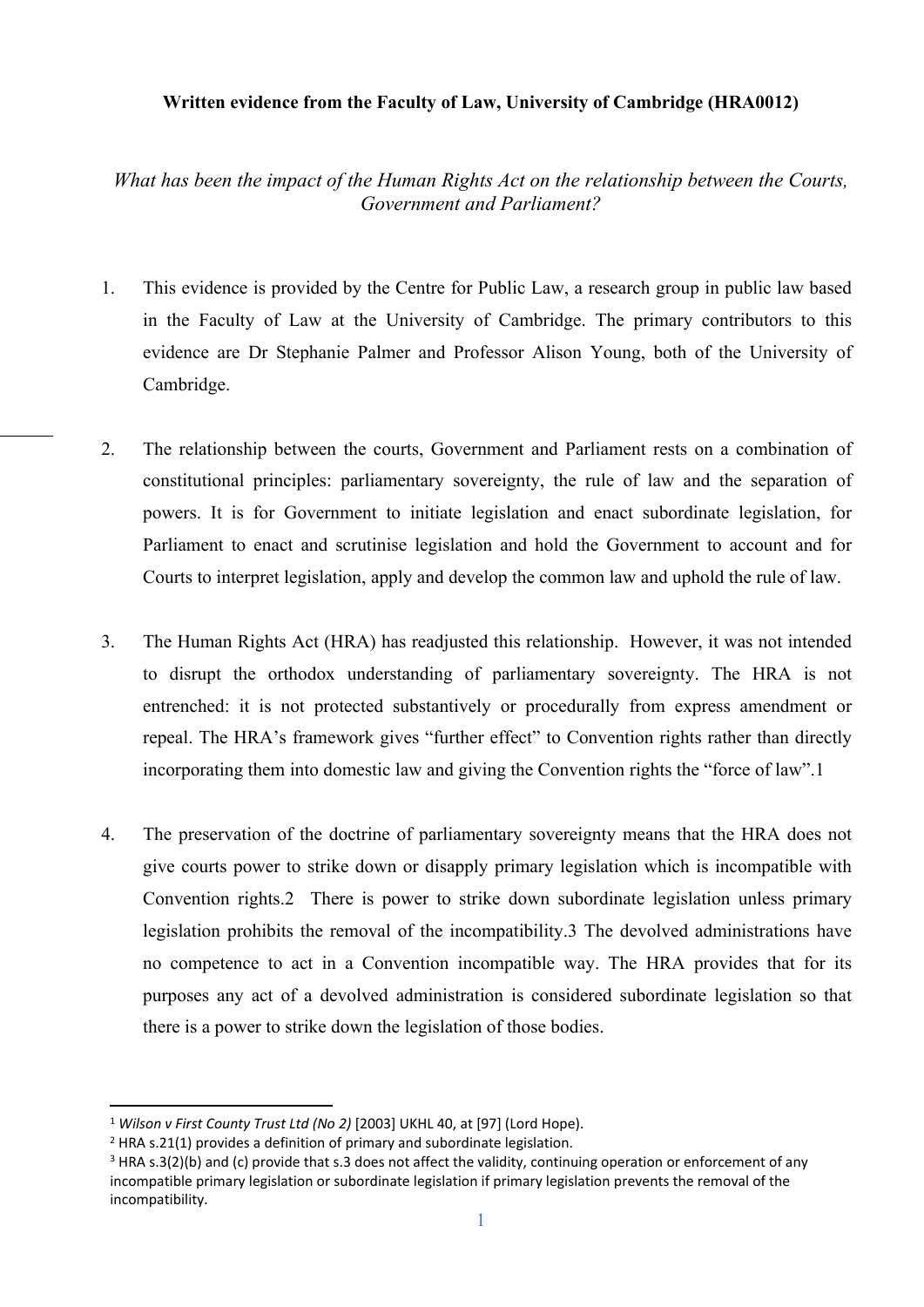- 5. A stated purpose of the HRA was to provide an effective domestic remedy in circumstances where Convention rights are breached. Sections 6 and 7 provide a mechanism for challenging the actions or omissions of public authorities that must act consistently with Convention rights. Section 3 imposes an interpretative obligation and section 4, provides the option of declaration of incompatibility if the legislative provisions are irremediably incompatible.
- 6. The HRA has significantly altered the approach of the courts to the interpretation of the legislation of the UK Parliament and subordinate and secondary legislation. The obligation under section 3 HRA to read and give effect to all legislation in a way which is compatible with Convention rights "so far as it is possible to do so" applies to all courts and tribunals and in all proceedings. The interpretative duty is the primary mechanism through which Convention rights are "brought home" and incompatibility with the ECHR is avoided. For these reasons, the interpretative obligation is strong and far-reaching. The obligation is deliberately stronger than the model of requiring a reasonable interpretation as provided for in the New Zealand Bill of Rights Act 1998.4
- 7. In certain circumstances, section 3 enables the meaning of statutory provisions to be altered to achieve compliance with Convention rights. The application of the obligation does not depend upon the presence of ambiguity in legislation. Even if the legislation is clear, section 3 may require the legislation to be given a different meaning.5
- 8. Section 3 is quite radical, as it goes much further than the ordinary methods of interpretation deployed by the courts. It qualifies the general principle of interpretation of legal instruments, that the text is the primary source of interpretation. It obliges the court to find an interpretation that is Convention-consistent, "if possible", even if this means that the given meaning is linguistically strained. However, it is important to recognise that this stronger form of interpretation is itself an express of the will of Parliament in the HRA. Section 3(1) requires the courts to adopt a Convention-compliant interpretation to legislation, even if this appears to differ from what Parliament appeared to have in mind when enacting it, in order to ensure it complies with a further intention of Parliament that legislation be read, so far as possible, in a manner compatible with Convention rights.

<sup>4</sup> *R v A (No 2)* [2001] UKHL 25 at [44] per Lord Steyn.

<sup>5</sup> *Ghaidan v Godin-Mendoza* [2004] UKHL 43 at [29].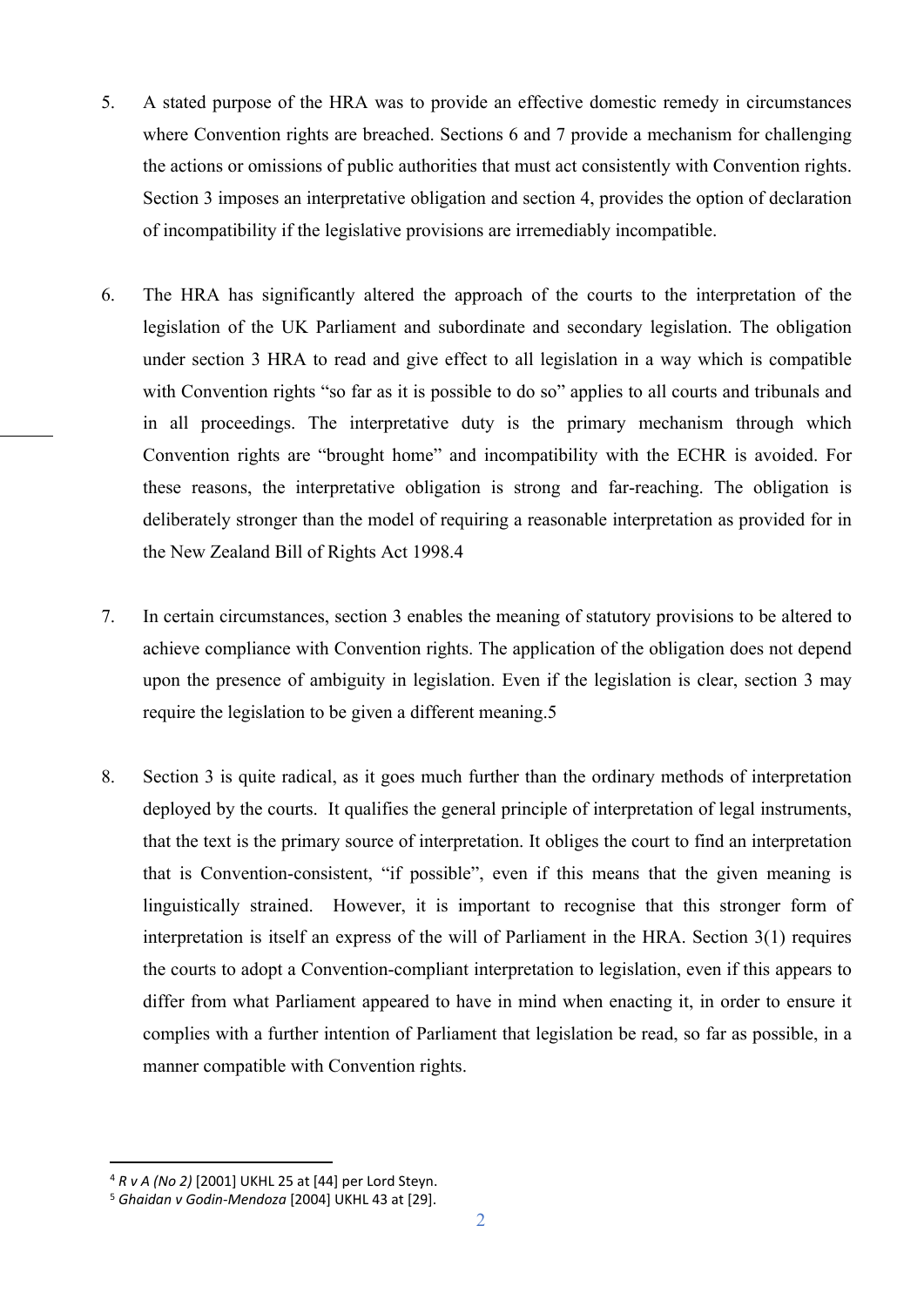- 9. This has not resulted in a radical transfer of power from the legislature to the judiciary. When faced with a submission that a statutory provision is incompatible with a Convention right, the courts initially apply the "ordinary" principles of interpretation or use broader constitutional principles which do not depend on statutory ambiguity. In adopting this approach, the courts may conclude that a decision can be reached without resorting to section 3 as the meaning of a provision, as construed by the courts, may reveal no apparent incompatibility with the Convention. Such an approach serves to preserve the primacy of the legislature's intention concerning the legal instrument under examination. If the application of the ordinary principles of statutory interpretation results in an apparent incompatibility between the meaning of the legal instrument and a Convention right, the court is then obliged to turn to section 3.
- 10. The use of the word "possible" in section 3 clearly indicates that Parliament envisaged that not all legislation would be capable of being interpreted in a Convention compliant manner. In exercising section 3 obligations, the role of the court is "interpretation not legislation".6 The courts are limited to a certain extent by the words used and the overall contextual setting. The courts have used various techniques such as "reading down", "reading broadly", and "reading in" in order to interpret statutory provisions in a Convention compliant manner. The most radical use of section 3 has involved the technique of "reading in" words to achieve compatibility. The results have been controversial as the courts have used section 3 to read in words which change the meaning of the legislation, but it has also proved the most powerful of the tools to achieve compatibility.
- 11. The breadth of the obligation can be seen from the decisions of the House of Lords in R v A (No 2) and Ghaidan v Godin–Mendoza. The courts are not bound by linguistic constraints but ones of appropriateness in our constitutional structure, including ensuring that an interpretation does not undermine a fundamental feature of the legislation.7 In Sheldrake v DPP, Lord Bingham summarised the explanations provided for the inability to provide a Conventioncompliant interpretation. A Convention-compatible interpretation is not possible if it "would be incompatible with the underlying thrust of the legislation, or would not go with the grain of it, or would call for legislative deliberation, or would change the substance of a provision completely, or would remove its pith and substance, or would violate a cardinal principle of the legislation."8

<sup>6</sup> *R v A (No 2)* [2001] UKHL 25, at [109].

<sup>7</sup> *Ghaidan v Godin-Mendoza* [2004] UKHL 43, at [27]. See also See *R v Holding* [2005] EWCA Crim 3185 and *Gilham v Ministry of Justice* [2019] UKSC 44.

<sup>8</sup> *Sheldrake v DPP* [2004] UKHL 43, at [28].